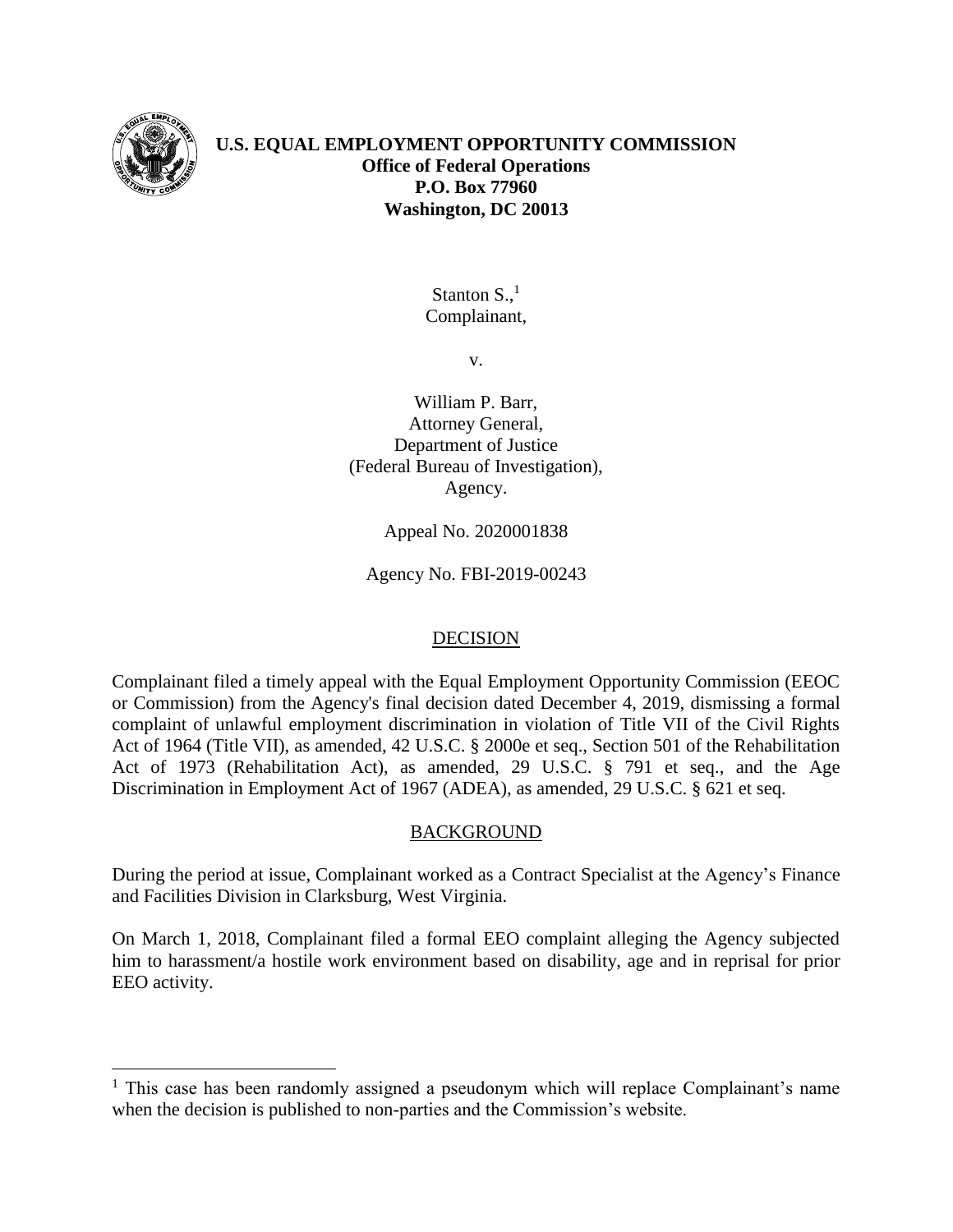In its final decision, the Agency determined that in support of his claim, Complainant alleged the following incidents occurred:

- a. his Unit Chief asked Complainant for an e-mail he wrote to a customer and asked him to forward the e-mail to his supervisors;
- b. the Unit Chief told him that he did not respond to an e-mail; and
- c. the Unit Chief stated he should seek to work consistently and professionally with or without compliments from customers.

The Agency dismissed the formal complaint for failure to state a claim, pursuant to 29 C.F.R. § 1614.107(a)(1), finding Complainant was not aggrieved.

The instant appeal followed.

## ANALYSIS AND FINDINGS

The regulation set forth at 29 C.F.R. § 1614.107(a)(1) provides, in relevant part, that an Agency shall dismiss a complaint that fails to state a claim. An Agency shall accept a complaint from any aggrieved employee or applicant for employment who believes that he or she has been discriminated against by that agency because of race, color, religion, sex, national origin, age or disabling condition. 29 C.F.R. §§ 1614.103, .106(a). The Commission's federal sector case precedent has long defined an "aggrieved employee" as one who suffers a present harm or loss with respect to a term, condition, or privilege of employment for which there is a remedy. Diaz v. Department of the Air Force, EEOC Request No. 05931049 (April 21, 1994).

A fair reading of the formal complaint and the related EEO counseling report indicate that Agency too narrowly constricted the definition of Complainant's claim. A more accurate definition of the claim is one of an ongoing pattern of disability, age, and in reprisal for EEO activity-based harassment of which the three incidents addressed in the Agency's dismissal were but examples. However, Complainant also alleged that he has been subjected to ongoing harassment by the Unit Chief. He explained that in August 2017, he realized that he was being set up for failure by the former Acting Unit Chief and Unit Chief. As a result, Complainant experienced stress and anxiety. Complainant claimed at that time, he was on sick leave until October 2017. He stated that when he returned to work, his compressed work schedule which he had for 20 years was "suddenly denied. All my leave was denied. I had almost a month of use or lose annual leave that I lost because [former Acting Unit Chief] and [Unit Chief] denied me taking the leave." He further claimed that in November 2017, the former Acting Unit Chief drove to his office and "spent three hours placing me on a Performance Improvement Plan (PIP). She told me this was not a bad thing. This caused me to become more depressed and anxious. [Former acting Unit Chief] and [Unit Chief] were retaliating against me."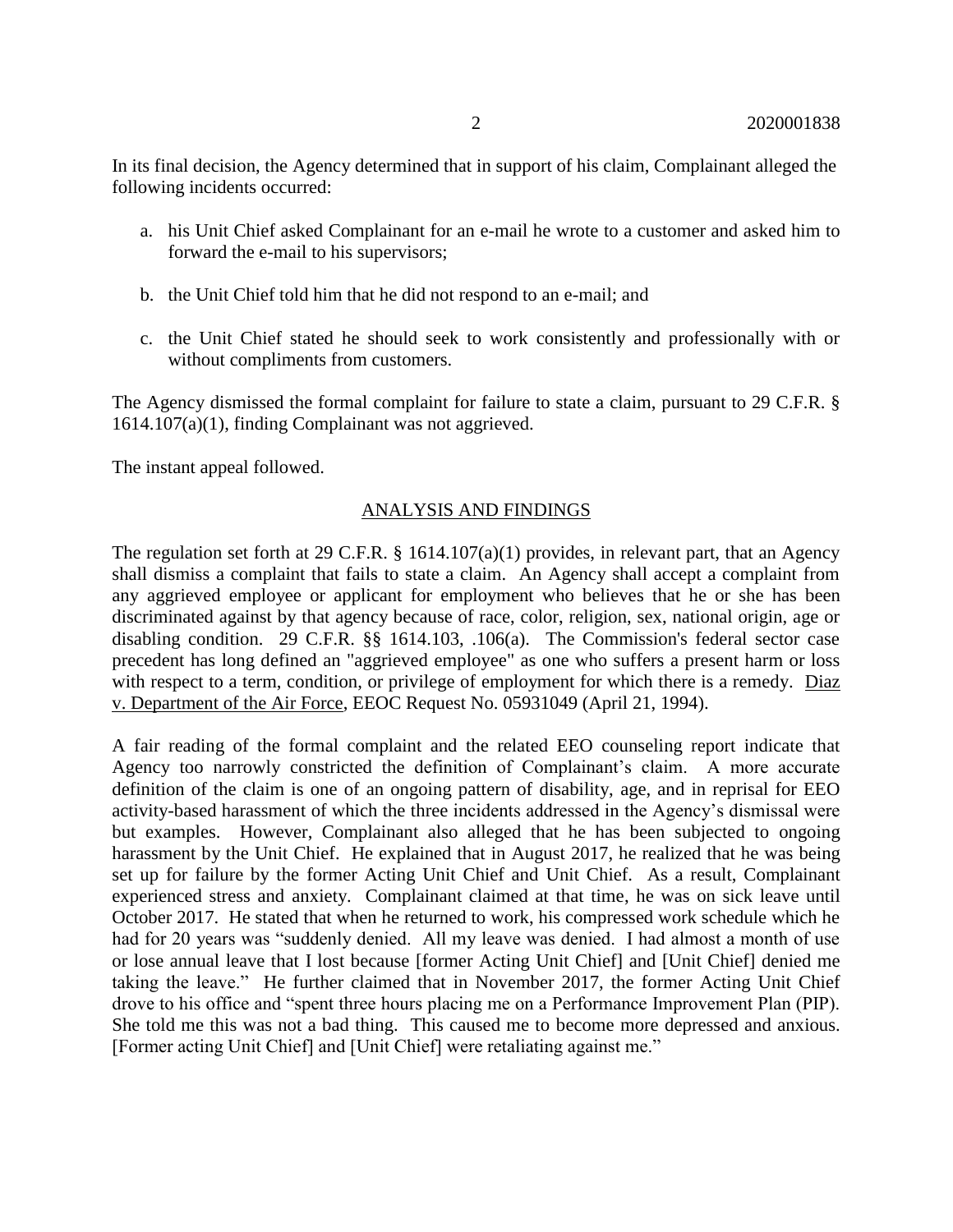Further, Complainant stated that on February 12, 2018, he resigned from the FBI and on the next day, February 13, 2018, the Section Chief "pleaded with me to come back to work. At that time, my credibility had been destroyed…on February 14, 2018, I drove to the FBI to attempt to rescind my resignation and return to work. When I arrived at the Guard Gate, my badge had been deactivated."

The record reflects that Complainant was later able to rescind his resignation and returned to work with his compressed work schedule but asserts he was subjected to ongoing harassment by the Unit Chief. As a remedy, Complainant requested that the harassment cease and receive an apology, to be reassigned to a different facility; expungement of all records of the Agency's investigation of him and no negative impact in any future performance ratings; and that he receive compensatory damages and attorney's fees.

By alleging such a pattern of harassment, Complainant has stated a cognizable claim under the EEOC regulations. See Cervantes v. United States Postal Service, EEOC Request No. 05930303 (November 12, 1993).

#### **CONCLUSION**

We REVERSE the Agency's final decision dismissing Complainant's formal complaint, defined herein as a harassment claim, and we REMAND this matter to the Agency for further processing in accordance with the ORDER below.

#### ORDER (E0618)

The Agency is ordered to process the remanded claim (harassment/hostile work environment) in accordance with 29 C.F.R. § 1614.108 et seq. The Agency shall acknowledge to the Complainant that it has received the remanded claims **within thirty (30) calendar days** of the date this decision was issued. The Agency shall issue to Complainant a copy of the investigative file and also shall notify Complainant of the appropriate rights **within one hundred fifty (150) calendar days** of the date this decision was issued, unless the matter is otherwise resolved prior to that time. If the Complainant requests a final decision without a hearing, the Agency shall issue a final decision **within sixty (60) days** of receipt of Complainant's request.

As provided in the statement entitled "Implementation of the Commission's Decision," the Agency must send to the Compliance Officer: 1) a copy of the Agency's letter of acknowledgment to Complainant, 2) a copy of the Agency's notice that transmits the investigative file and notice of rights, and 3) either a copy of the complainant's request for a hearing, a copy of complainant's request for a FAD, or a statement from the agency that it did not receive a response from complainant by the end of the election period.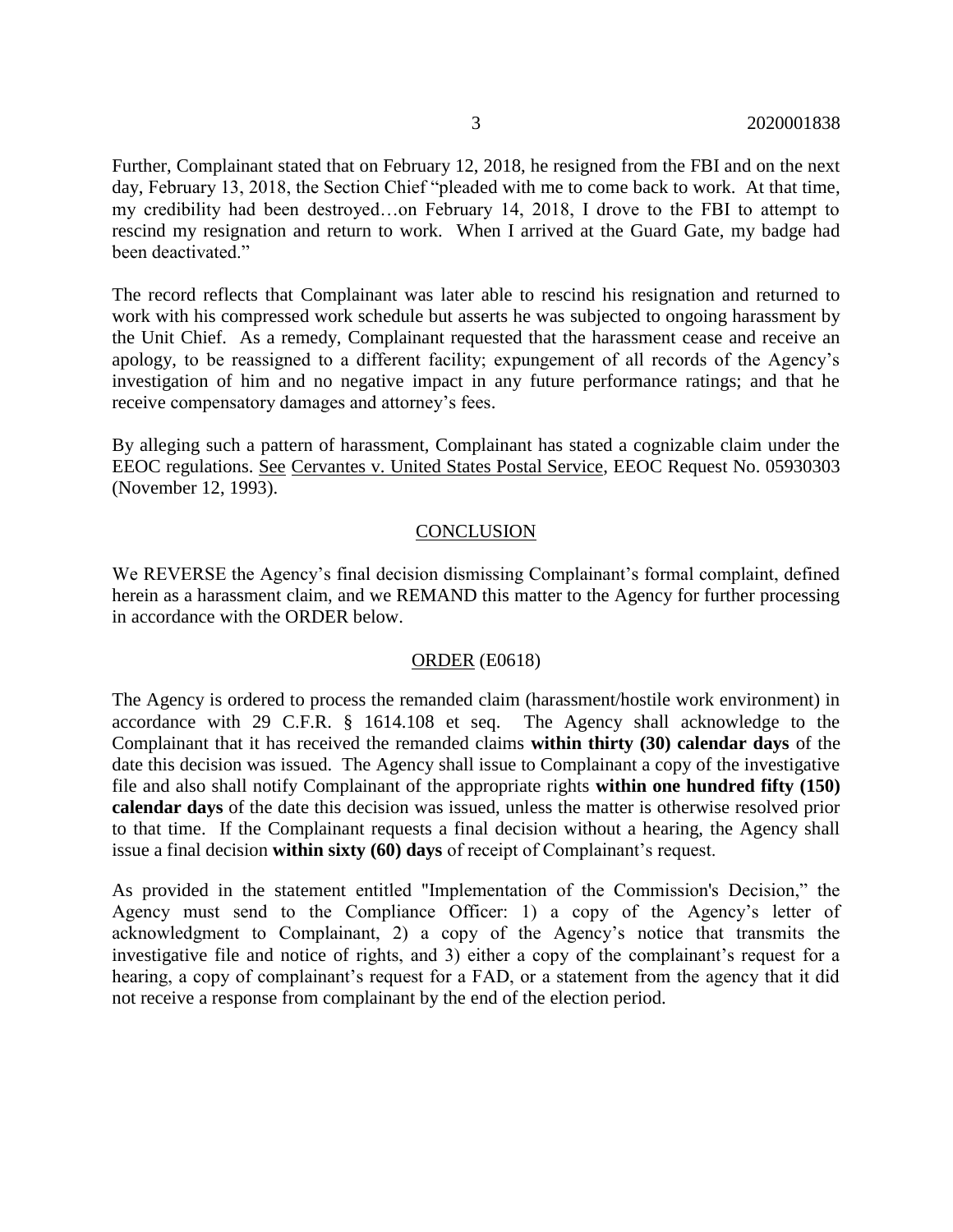#### IMPLEMENTATION OF THE COMMISSION'S DECISION (K0719)

Under 29 C.F.R. § 1614.405(c) and § 1614.502, compliance with the Commission's corrective action is mandatory. Within seven (7) calendar days of the completion of each ordered corrective action, the Agency shall submit via the Federal Sector EEO Portal (FedSEP) supporting documents in the digital format required by the Commission, referencing the compliance docket number under which compliance was being monitored. Once all compliance is complete, the Agency shall submit via FedSEP a final compliance report in the digital format required by the Commission. See 29 C.F.R.  $\S$  1614.403(g). The Agency's final report must contain supporting documentation when previously not uploaded, and the Agency must send a copy of all submissions to the Complainant and his/her representative.

If the Agency does not comply with the Commission's order, the Complainant may petition the Commission for enforcement of the order. 29 C.F.R. § 1614.503(a). The Complainant also has the right to file a civil action to enforce compliance with the Commission's order prior to or following an administrative petition for enforcement. See 29 C.F.R. §§ 1614.407, 1614.408, and 29 C.F.R. § 1614.503(g). Alternatively, the Complainant has the right to file a civil action on the underlying complaint in accordance with the paragraph below entitled "Right to File a Civil Action." 29 C.F.R. §§ 1614.407 and 1614.408. A civil action for enforcement or a civil action on the underlying complaint is subject to the deadline stated in 42 U.S.C. 2000e-16(c) (1994 & Supp. IV 1999). **If the Complainant files a civil action, the administrative processing of the complaint, including any petition for enforcement, will be terminated**. See 29 C.F.R. § 1614.409.

Failure by an agency to either file a compliance report or implement any of the orders set forth in this decision, without good cause shown, may result in the referral of this matter to the Office of Special Counsel pursuant to 29 C.F.R. § 1614.503(f) for enforcement by that agency.

## STATEMENT OF RIGHTS - ON APPEAL RECONSIDERATION (M0617)

The Commission may, in its discretion, reconsider the decision in this case if the Complainant or the Agency submits a written request containing arguments or evidence which tend to establish that:

- 1. The appellate decision involved a clearly erroneous interpretation of material fact or law; or
- 2. The appellate decision will have a substantial impact on the policies, practices, or operations of the Agency.

Requests to reconsider, with supporting statement or brief, must be filed with the Office of Federal Operations (OFO) **within thirty (30) calendar days** of receipt of this decision. A party shall have **twenty (20) calendar days** of receipt of another party's timely request for reconsideration in which to submit a brief or statement in opposition. See 29 C.F.R. § 1614.405; Equal Employment Opportunity Management Directive for 29 C.F.R. Part 1614 (EEO MD-110),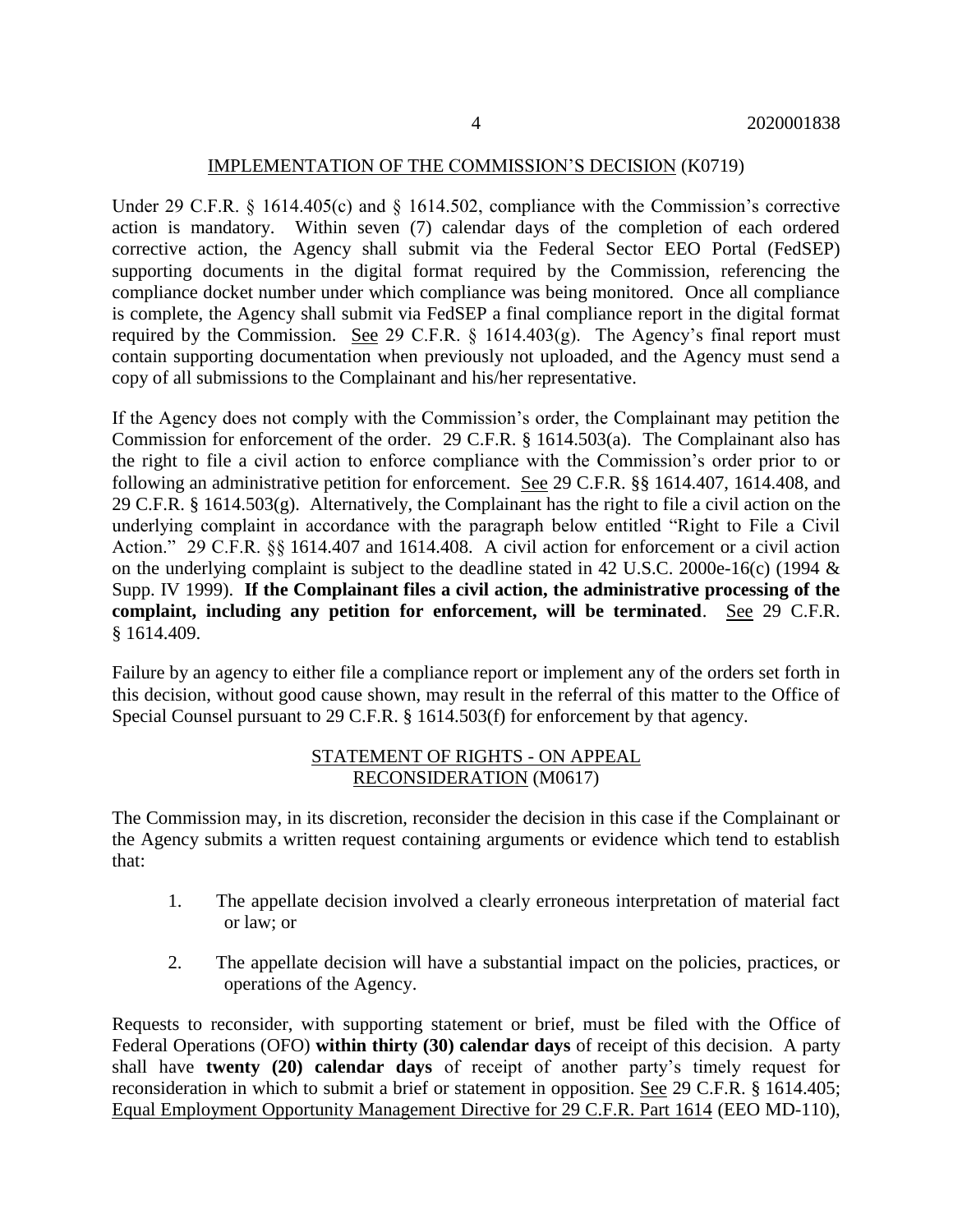at Chap. 9 § VII.B (Aug. 5, 2015). All requests and arguments must be submitted to the Director, Office of Federal Operations, Equal Employment Opportunity Commission. Complainant's request may be submitted via regular mail to P.O. Box 77960, Washington, DC 20013, or by certified mail to 131 M Street, NE, Washington, DC 20507. In the absence of a legible postmark, the request to reconsider shall be deemed timely filed if it is received by mail within five days of the expiration of the applicable filing period. See 29 C.F.R. § 1614.604. The agency's request must be submitted in digital format via the EEOC's Federal Sector EEO Portal (FedSEP). See 29 C.F.R. § 1614.403(g). The request or opposition must also include proof of service on the other party.

Failure to file within the time period will result in dismissal of your request for reconsideration as untimely, unless extenuating circumstances prevented the timely filing of the request. Any supporting documentation must be submitted with your request for reconsideration. The Commission will consider requests for reconsideration filed after the deadline only in very limited circumstances. See 29 C.F.R. § 1614.604(c).

#### COMPLAINANT'S RIGHT TO FILE A CIVIL ACTION (R0610)

This is a decision requiring the Agency to continue its administrative processing of your complaint. However, if you wish to file a civil action, you have the right to file such action in an appropriate United States District Court **within ninety (90) calendar days** from the date that you receive this decision. In the alternative, you may file a civil action **after one hundred and eighty (180) calendar days** of the date you filed your complaint with the Agency, or filed your appeal with the Commission. If you file a civil action, you must name as the defendant in the complaint the person who is the official Agency head or department head, identifying that person by his or her full name and official title. Failure to do so may result in the dismissal of your case in court. "Agency" or "department" means the national organization, and not the local office, facility or department in which you work. **Filing a civil action will terminate the administrative processing of your complaint.**

#### RIGHT TO REQUEST COUNSEL (Z0815)

If you want to file a civil action but cannot pay the fees, costs, or security to do so, you may request permission from the court to proceed with the civil action without paying these fees or costs. Similarly, if you cannot afford an attorney to represent you in the civil action, you may request the court to appoint an attorney for you. **You must submit the requests for waiver of court costs or appointment of an attorney directly to the court, not the Commission.** The court has the sole discretion to grant or deny these types of requests.